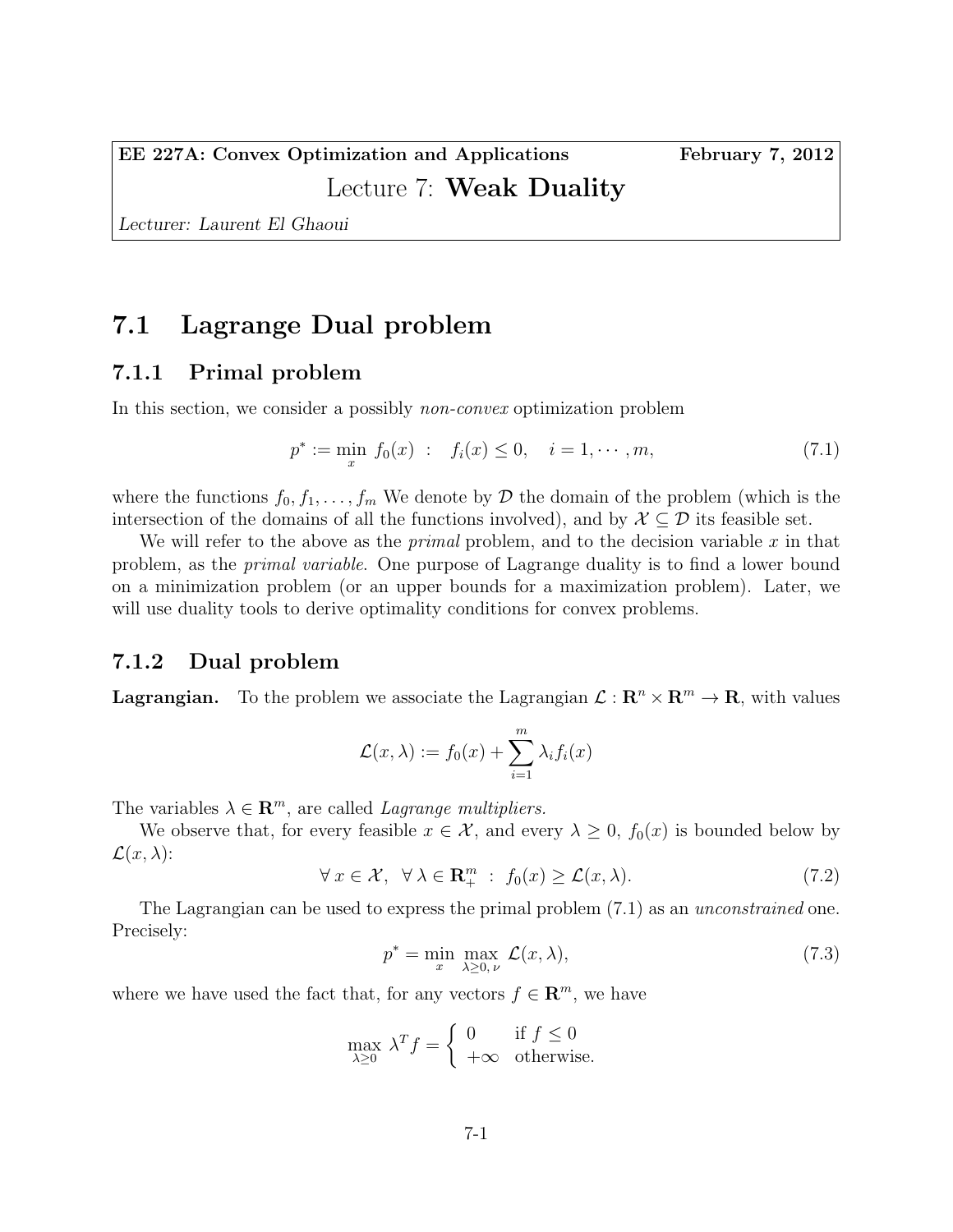Lagrange dual function. We then define the *Lagrange dual function* (dual function for short) the function

$$
g(\lambda) := \min_{x} \mathcal{L}(x, \lambda).
$$

Note that, since q is the pointwise minimum of affine functions  $(\mathcal{L}(x, \cdot))$  is affine for every x), it is concave. Note also that it may take the value  $-\infty$ .

From the bound  $(7.2)$ , by minimizing over x in the right-hand side, we obtain

$$
\forall x \in \mathcal{X}, \ \forall \lambda \geq 0 \ : \ f_0(x) \geq \min_{x'} \mathcal{L}(x', \lambda, ) = g(\lambda),
$$

which, after minimizing over  $x$  the left-hand side, leads to the lower bound

$$
\forall \lambda \in \mathbf{R}_{+}^{m}, \ \nu \in \mathbf{R}^{p} \ : \ p^* \geq g(\lambda).
$$

Lagrange dual problem. The best lower bound that we can obtain using the above bound is  $p^* \geq d^*$ , where

$$
d^* = \max_{\lambda \ge 0, \nu} g(\lambda).
$$

We refer to the above problem as the dual problem, and to the vector  $\lambda \in \mathbb{R}^m$  as the dual variable. The dual problem involves the maximization of a concave function under convex (sign) constraints, so it is a convex problem. The dual problem always contains the implicit constraint  $\lambda \in$  **dom** q.

We have obtained:

Theorem 1 (Weak duality). For the general (possibly non-convex) problem (7.1),weak duality holds:  $p^* \geq d^*$ .

Case with equality constraints. If equality constraints are present in the problem, we can represent them as two inequalities. It turns out that this leads to the same dual, as if we would directly use a single dual variable for each equality constraint, which is not restricted in sign. To see this, consider the problem

$$
p^* := \min_x f_0(x) : f_i(x) \le 0, \quad i = 1, \dots, m,
$$
  
\n $h_i(x) = 0, \quad i = 1, \dots, p.$ 

We write the problem as

$$
p^* := \min_x f_0(x) : f_i(x) \le 0, \quad i = 1, \dots, m, h_i(x) \le 0, \quad -h_i(x) \le 0, \quad i = 1, \dots, p.
$$

Using a mulitplier  $\nu_i^{\pm}$ <sup> $\pm$ </sup> for the constraint  $\pm h_i(x) \leq 0$ , we write the associated Lagrangian as

$$
\mathcal{L}(x,\lambda,\nu^+,\nu^-) = f_0(x) + \sum_{i=1}^m \lambda_i f_i(x) + \sum_{i=1}^p \nu_i^+ h_i(x) + \sum_{i=1}^p \nu_i^- (-h_i(x))
$$
  
=  $f_0(x) + \sum_{i=1}^m \lambda_i f_i(x) + \sum_{i=1}^p \nu_i h_i(x),$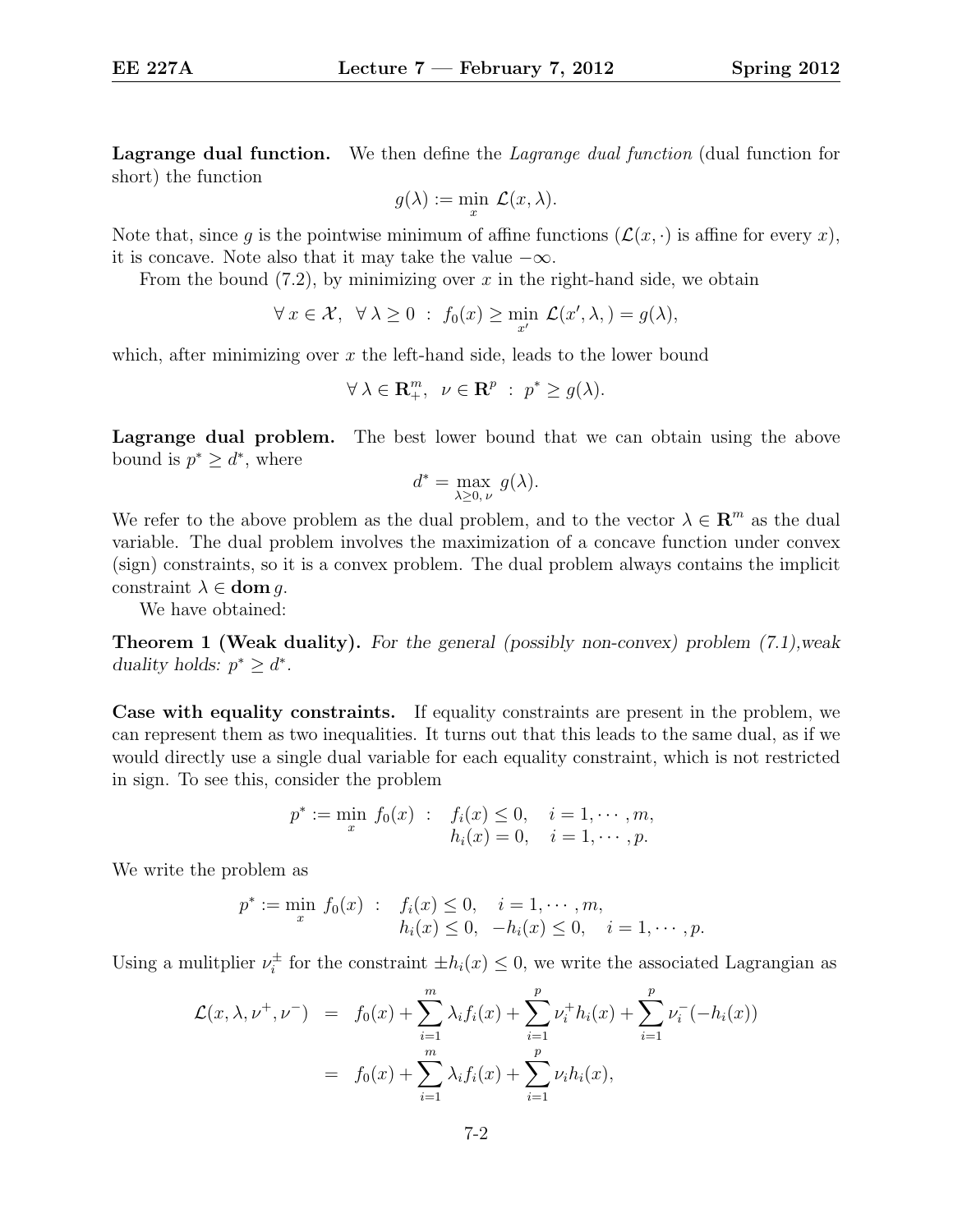where  $\nu := \nu^+ - \nu^-$  does not have any sign constraints.

Thus, inequality constraints in the original problem are associated with sign constraints on the corresponding multipliers, while the multipliers for the equality constraints are not explicitly constrained.

#### 7.1.3 Minimax inequality

Weak duality can also be obtained as a consequence of the following *minimax inequality*, which is valid for any function  $\phi$  of two vector variables x, y, and any subsets X, Y:

$$
\max_{y \in \mathcal{Y}} \min_{x \in \mathcal{X}} \phi(x, y) \le \min_{x \in \mathcal{X}} \max_{y \in \mathcal{Y}} \phi(x, y). \tag{7.4}
$$

To prove this, start from

$$
\forall x, y \; : \; \min_{x' \in \mathcal{X}} \phi(x', y) \le \max_{y' \in \mathcal{Y}} \phi(x, y').
$$

and take the minimum over  $x \in \mathcal{X}$  on the right-hand side, then the maximum over  $y \in \mathcal{Y}$ on the left-hand side.

Weak duality is indeed a direct consequence of the above. To see this, start from the unconstrained formulation (7.3), and apply the above inequality with  $\phi = \mathcal{L}$  the Lagrangian of the original problem, and  $y = \lambda$  the vector of Lagrange multipliers.

Interpretation as a game. We can interpret the minimax inequality result in the context of a one-shot, zero-sum game. Assume that you have two players A and B, where A controls the decision variable x, while B controls  $y$ . We assume that both players have full knowledge of the other player's decision, once it is made. The player A seeks to minimize a payoff (to player B)  $\mathcal{L}(x, y)$ , while B seeks to maximize that payoff. The right-hand side in (7.4) is the optimal pay-off if the first player is required to play first. Obviously, the first player can do better by playing second, since then he or she knows the opponent's choice and can adapt to it.

## 7.2 Examples

### 7.2.1 Linear optimization problem

Inequality form. Consider the LP in standard inequality form

$$
p^* = \min_x c^T x \; : \; Ax \leq b,
$$

where  $A \in \mathbb{R}^{m \times n}$ ,  $b \in \mathbb{R}^m$ , and the inequality in the constraint  $Ax \leq b$  is interpreted component-wise.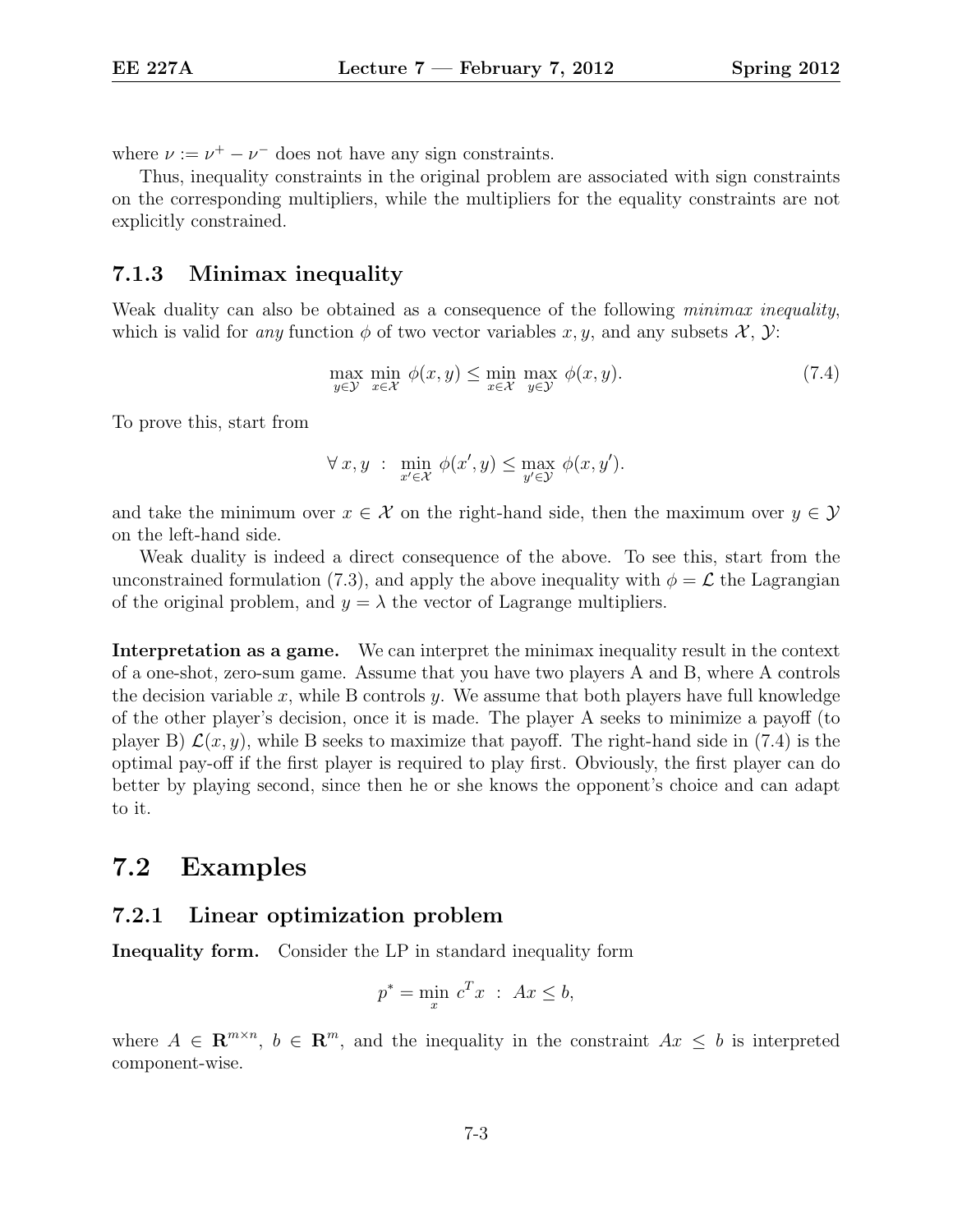The Lagrange function is

$$
\mathcal{L}(x,\lambda) = c^T x + \lambda^T (Ax - b)
$$

and the corresponding dual function is

$$
g(\lambda) = \min_{x} \mathcal{L}(x, \lambda) = \begin{cases} -b^T \lambda & \text{if } A^T \lambda + c = 0\\ +\infty & \text{otherwise.} \end{cases}
$$

The dual problem reads

$$
d^* = \max_{\lambda} g(\lambda) = \max_{\lambda} -b^T \lambda : \lambda \ge 0, \quad A^T \lambda + c = 0.
$$

The dual problem is an LP in standard (sign-constrained) form, just as the primal problem was an LP in standard (inequality) form.

Weak duality implies that

$$
c^T x + b^T \lambda \ge 0
$$

for every x,  $\lambda$  such that  $Ax \leq b$ ,  $A^T \lambda = -c$ . This property can be proven directly, by replacing c by  $-A^T\lambda$  in the left-hand side of the above inequality, and exploiting  $Ax \leq b$ and  $\lambda \geq 0$ .

Standard form. We can also consider an LP in standard form:

$$
p^* = \min_x c^T x
$$
 :  $Ax = b$ ,  $x \ge 0$ .

The equality constraints are associated with a dual variable  $\nu$  that is not constrained in the dual problem.

The Lagrange function is

$$
\mathcal{L}(x,\lambda,\nu) = c^T x - \lambda^T x + \nu^T (b - Ax)
$$

and the corresponding dual function is

$$
g(\lambda) = \min_{x} \mathcal{L}(x, \lambda, \nu) = \begin{cases} b^T \nu & \text{if } c = A^T \nu + \lambda \\ +\infty & \text{otherwise.} \end{cases}
$$

The dual problem reads

$$
d^* = \max_{\lambda \ge 0, \nu} g(\lambda, \nu) = \max_{\nu} b^T \nu : c \ge A^T \nu.
$$

This is an LP in inequality form.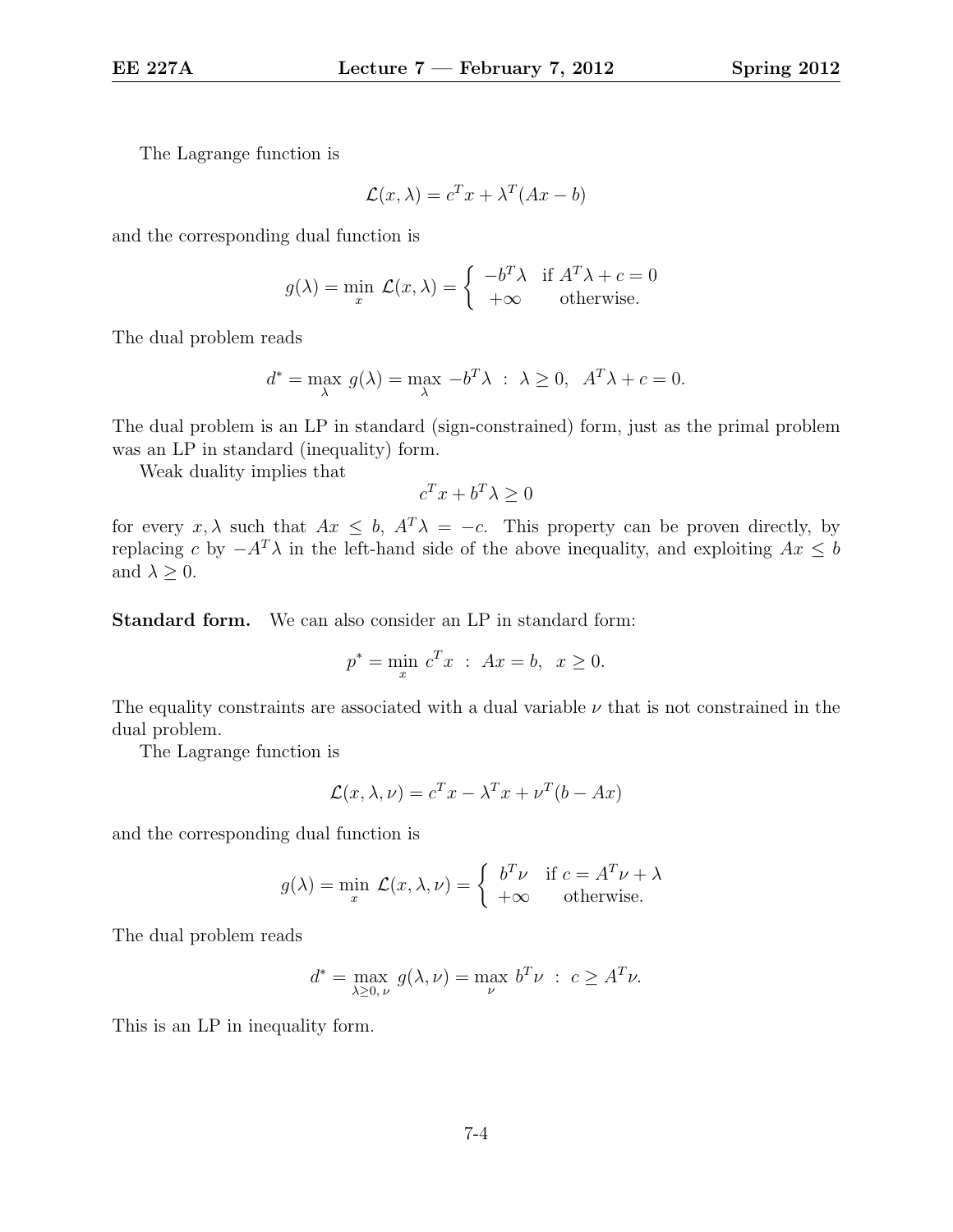### 7.2.2 Minimum Euclidean distance problem

Consider the problem of minimizing the Euclidean distance to a given affine space:

$$
\min \frac{1}{2} \|x\|_2^2 \,:\; Ax = b,\tag{7.5}
$$

where  $A \in \mathbb{R}^{p \times n}$ ,  $b \in \mathbb{R}^p$ . We assume that A is full row rank, or equivalently,  $AA^T \succ 0$ . The Lagrangian is

$$
\mathcal{L}(x,\nu) = \frac{1}{2} ||x||_2^2 + \nu^T (Ax - b),
$$

and the Lagrange dual function is

$$
g(\nu) = \min_{x} \mathcal{L}(x,\nu) = \min_{x} \frac{1}{2} ||x||_2^2 + \nu^T (Ax - b).
$$

In this example, the dual function can be computed analytically, using the optimality condition  $\nabla_x \mathcal{L}(x,\nu) = x + A^T \nu = 0$ . We obtain  $x = -A^T \nu$ , and

$$
g(\nu) = -\frac{1}{2}\nu^T A A^T \nu - b^T \nu.
$$

The dual problem expresses as

$$
d^* = \max_{\nu} g(\nu) = \max_{\nu} -\frac{1}{2} \nu^T A A^T \nu - b^T \nu.
$$

The dual problem can also be solved analytically, since it is unconstrained (the domain of g is the entire space  $\mathbb{R}^p$ ). We obtain  $\nu^* = -(AA^T)^{-1}b$ , and

$$
d^* = \frac{1}{2}b^T (AA^T)^{-1}b.
$$

We have thus obtained the bound  $p^* \geq d^*$ .

#### 7.2.3 A non-convex boolean problem

For a given matrix  $W = W^T \succ 0$ , we consider the problem

$$
p^* = \max_x x^T W x \; : \; x_i^2 \le 1, i = 1, \dots, n.
$$

Lagrange relaxation. In this maximization problem, Lagrange duality will provide an upper bound on the problem. This is called a "relaxation", as we go above the true maximum, as if we'd relax (ignore) constraints.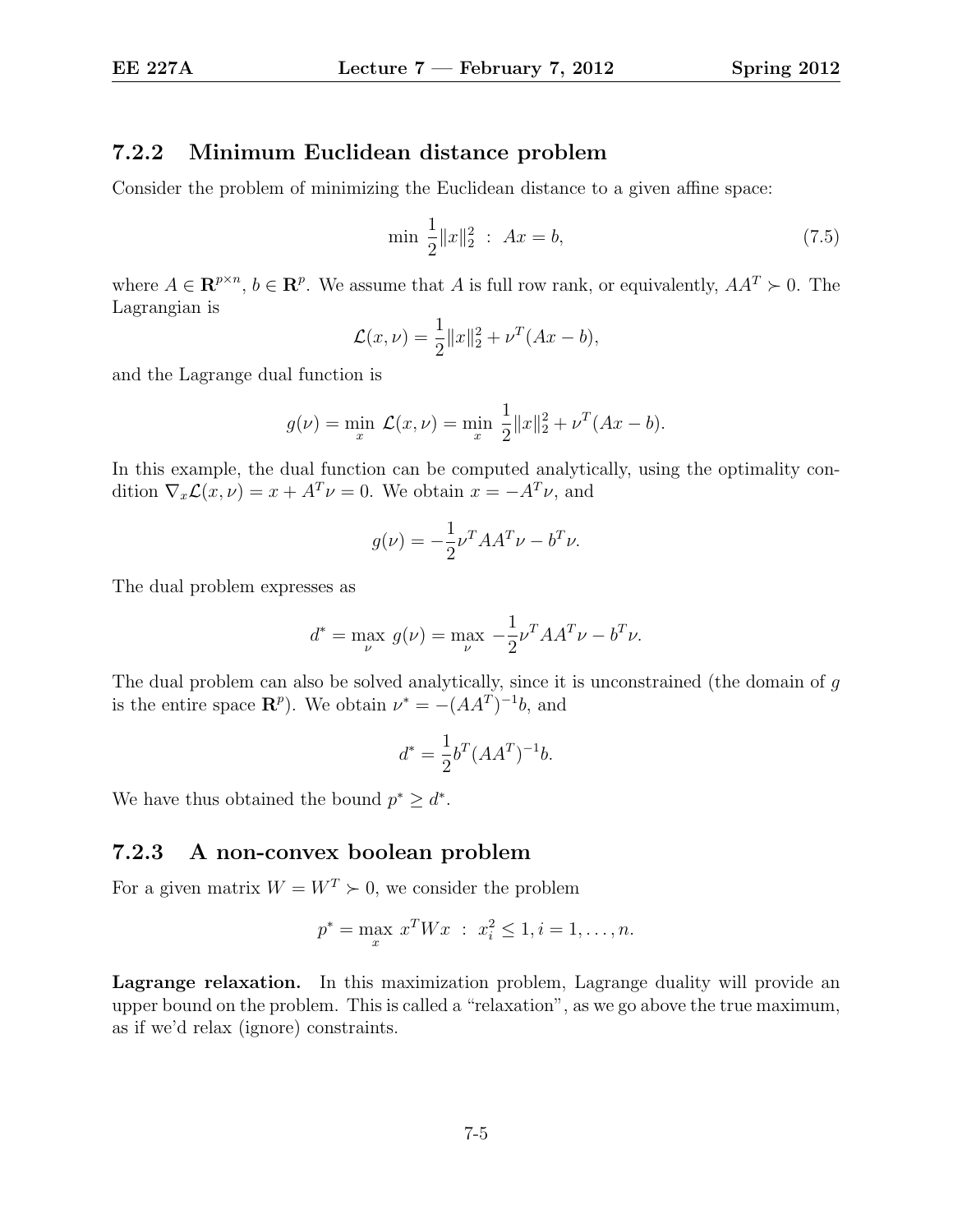Lagrange dual. The Lagrangian writes

$$
\mathcal{L}(x,\lambda) = x^T W x + \sum_{i=1}^n \lambda_i (1 - x_i^2) = \mathbf{Tr} \, D_\lambda + x^T (W - D_\lambda) x.
$$

where  $D_{\lambda} := \mathbf{diag}(\lambda)$ .

To find the dual function, we need to maximize the Lagrangian with respect to the primal variable  $x$ . We express this problem as

$$
g(\lambda) = \max_{x} \mathcal{L}(x, \lambda) = \min_{t} t : \forall x, t \geq \mathbf{Tr} \, D_{\lambda} + x^{T} (W - D_{\lambda}) x.
$$

The last inequality holds if and only if

$$
\left(\begin{array}{cc} D_{\lambda} - W & 0 \\ 0 & t - \text{Tr}\, D_{\lambda} \end{array}\right) \succeq 0.
$$

Hence the dual function is the optimal value of an SDP in one variable:

$$
g(\lambda) = \min_t t \; : \; \begin{pmatrix} D_\lambda - W & 0 \\ 0 & t - \text{Tr} D_\lambda \end{pmatrix} \succeq 0.
$$

We can solve this problem explicitly:

$$
g(\lambda) = \begin{cases} \text{Tr } D_{\lambda} & \text{if } D_{\lambda} \succeq W \\ -\infty & \text{otherwise.} \end{cases}
$$

The dual problem involves minimizing (that is, getting the best upper bound) the dual function over the variable  $\lambda \geq 0$ :

$$
d^* = \min_{\lambda} \lambda^T \mathbf{1} \; : \; \mathbf{diag}(\lambda) \succeq W.
$$

The above is an SDP, in variable  $\lambda$ . Note that  $\lambda > 0$  is automatically enforced by the PSD constraint.

Geometric interpretation. The Lagrange relaxation of the primal problem can be interpreted geometrically, as follows. For  $t > 0$ ,  $\lambda > 0$ , consider the ellipsoids

$$
\mathcal{E}_t = \left\{ x \; : \; x^T W x \le t \right\}, \; \; \mathcal{E}_\lambda = \left\{ x \; : \; x^T D_\lambda x \le \mathbf{Tr} \, D_\lambda \right\}.
$$

The primal problem amounts to find the smallest  $t \geq 0$  for which the ellipsoid  $\mathcal{E}_t$  contains the ball  $\mathcal{B}_{\infty} := \{x : ||x||_{\infty} \leq 1\}$ . Note that for every  $\lambda > 0$ ,  $\mathcal{E}_{\lambda}$  contains the ball  $\mathcal{B}_{\infty}$ . To find an upper bound on the problem, we can find the smallest t for which there exist  $\lambda > 0$ such that  $\mathcal{E}_t \supseteq \mathcal{E}_\lambda$ . The latter condition is precisely  $\text{diag}(\lambda) \succeq W, t \geq \text{Tr } D_\lambda$ .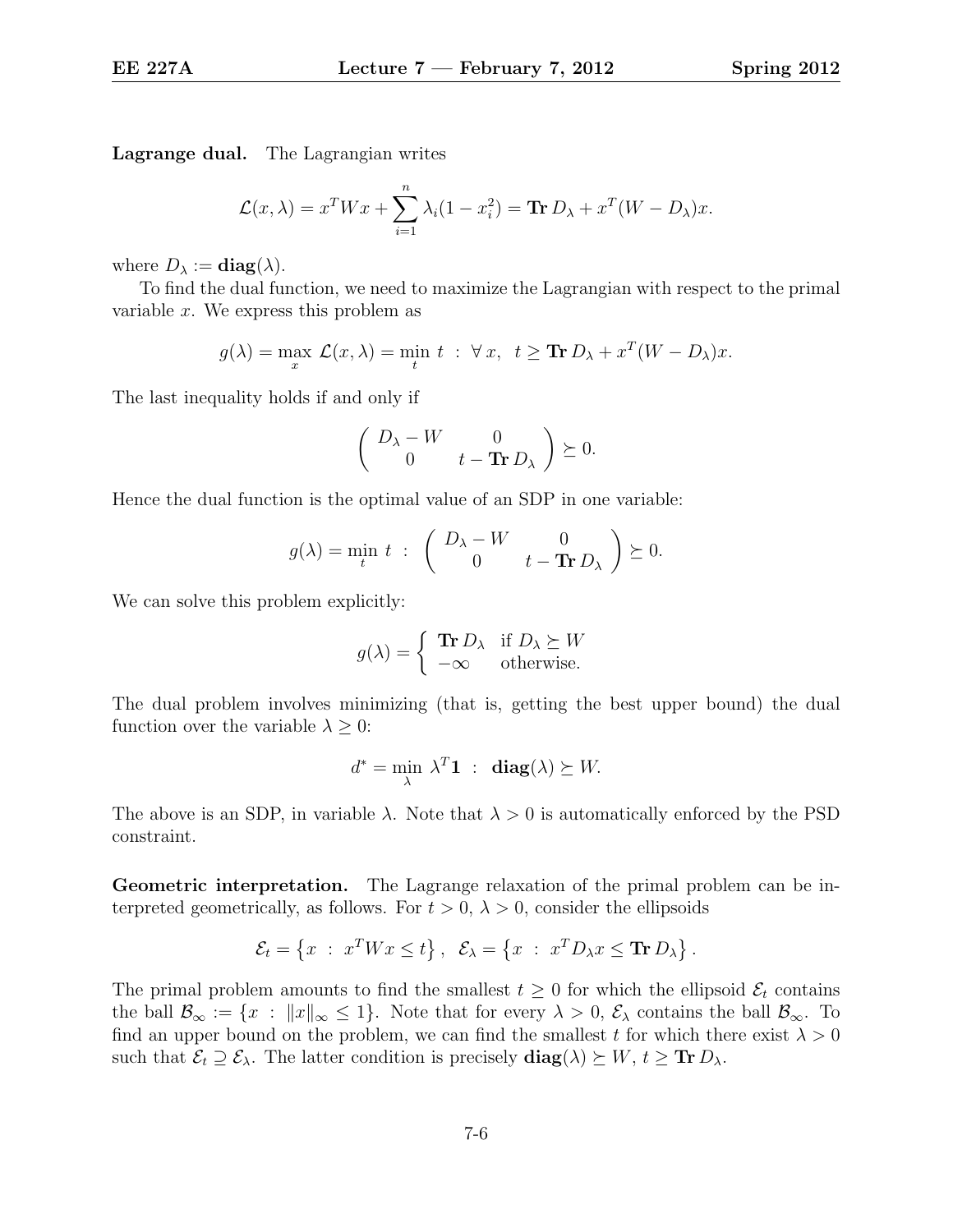

Figure 7.1. Geometric interpretation of dual problem in the boolean quadratic problem. In 2D the relaxation turns out to be exact.

# 7.3 More on non-convex quadratic optimization

The Boolean problem examined previously is part of a general class of non-convex quadratic problems of the form

$$
p^* := \max_x q_0(x) : q_i(x) \le 0, \quad i = 1, \dots, m,
$$
\n(7.6)

where  $x \in \mathbb{R}^n$  is the decision variable, and  $q_i$ 's are quadratic functions, of the form

$$
q_i(x) := x^T Q_i x + 2q_i^T x + p_i, \ \ i = 1, \dots, m,
$$

**Lagrange relaxation.** The idea is that if, for a given m-vector  $\lambda \geq 0$ , and scalar t, we have

$$
\forall x \; : \; q_0(x) \leq \sum_{i=1}^m \lambda_i q_i(x) + t,
$$

then for every  $x$  that is feasible for  $(7.6)$ , the sum in the above is non-positive. Hence,  $q_0(x) \geq t$ , so that t is an upper bound on our problem. The condition above is easy to check, as it involves a single quadratic function: indeed, it is equivalent to the LMI in  $(t, \lambda)$ :

$$
\left(\begin{array}{cc} Q_0 & q_0 \\ q_0^T & r_0 \end{array}\right) \preceq \sum_{i=1}^m \lambda_i \left(\begin{array}{cc} Q_i & q_i \\ q_i^T & r_i \end{array}\right) + \left(\begin{array}{cc} 0 & 0 \\ 0 & t \end{array}\right). \tag{7.7}
$$

Hence, the best upper bound that we can achieve using this approach is the SDP

$$
\min_{t,\lambda} t : (7.7), \lambda \ge 0.
$$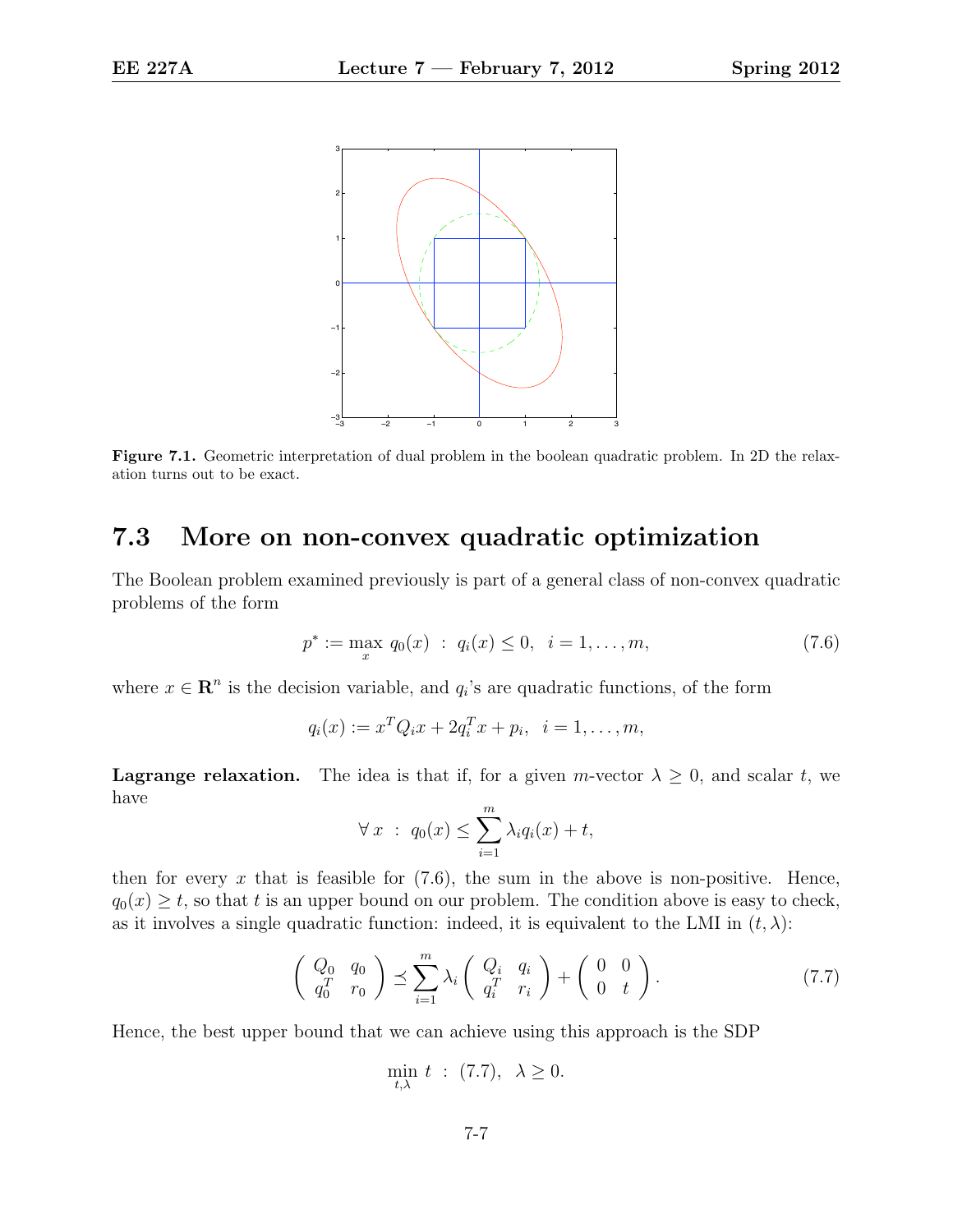**The S-lemma.** This mysterious name corresponds to a special case of non-convex quadratic optimization, where there is only a single constraint. (Refer to appendix B of [BV] for more details.) The problem bears the form

$$
\max_{x} q_0(x) : q_1(x) \leq 0,
$$

where both  $q_0, q_1$  are arbitrary quadratic functions. The S-lemma states that if there exist a point  $x \in \mathbb{R}^n$  such that  $q_1(x) < 0$ , then the Lagrange relaxation is exact. The latter has the form of an SDP:

$$
\min_{t,\lambda} t \; : \; \begin{pmatrix} Q_0 & q_0 \\ q_0^T & r_0 \end{pmatrix} \preceq \lambda \begin{pmatrix} Q_1 & q_1 \\ q_1^T & r_1 \end{pmatrix} + \begin{pmatrix} 0 & 0 \\ 0 & t \end{pmatrix}, \; \lambda \ge 0. \tag{7.8}
$$

This shows in particular that the apparently non-convex problem of finding the direction of maximal variance for a given covariance matrix  $\Sigma$  is actually convex. Lagrange relaxation for the problem

$$
\max_{x \,:\, \|x\|_2=1} x^T \Sigma x
$$

yields the dual problem (check this!)

$$
\min_t t : tI \succeq \Sigma.
$$

From the S-lemma, the bound is exact. The S-lemma has many other applications.

## Exercises



Figure 7.2. Localization problem with three range measurements in two dimensions.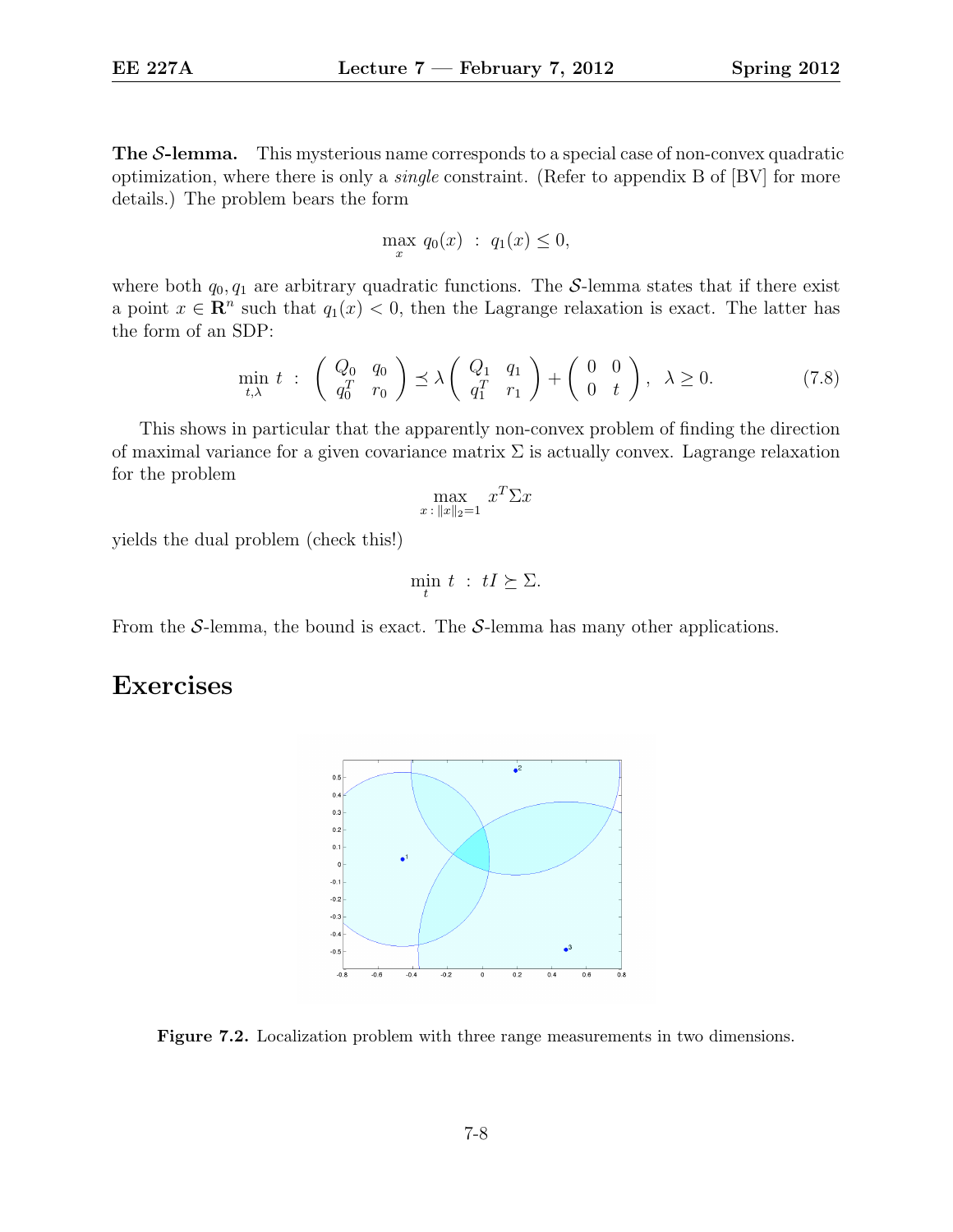1. Anchor localization. We are given anchor positions  $x_i \in \mathbb{R}^3$ , and associated distances from these anchor points to an unknown object,  $R_i$ ,  $i = 1, \ldots, m$ . The problem is to estimate a position of the object, and associated measure of uncertainty around the estimated point. Geometrically, the measurements imply that the object is located at the intersection of the m spheres of centers  $x_i$  and radiuses  $R_i$ ,  $i = 1, \ldots, m$ . The main problem is to provide one point in the intersection located at some kind of "center", and also a measure of the size of the intersection.

In this problem, we seek to compute an outer spherical approximation to the intersection, that is, a sphere of center  $x_0$  and radius  $R_0$ , of minimal volume, such that it contains the intersection.

- (a) First show how to find a point in the intersection, or determine it is empty, via SOCP. To simplify, and without loss of generality, we assume from now on that 0 is inside the intersection. This means that the vector  $z$  with components  $z_i := R_i^2 - x_i^T x_i, i = 1, \ldots, m$ , is non-negative componentwise.
- (b) A first approach, which works well only in moderate dimensions (2D or 3D), simply entails gridding the boundary of the intersection. In 2D, we can parametrize the boundary explicitly, as a curve, using an angular parameter. For each angular direction  $\theta \in [0, 2\pi]$ , we can easily find the point that is located on the boundary of the intersection, in the direction given by  $\theta$ : we simply maximize t such that the point  $(t \cos \theta, t \sin \theta)$  is inside everyone of the spheres. (There is an explicit formula for the maximal value.)

One we have computed N points on the boundary,  $x^{(k)}$ ,  $k = 1, ..., N$ , we simply solve the SOCP

$$
\min_{x_0, R_0} R_0 : R_0 \ge ||x_0 - x^{(k)}||_2, \quad k = 1, \dots, N.
$$

Compare the results with a uniform gridding of 13 and 63 points. Use the data

$$
X = (x_1, x_2, x_3) = \begin{pmatrix} -0.46 & 0.19 & 0.48 \\ 0.03 & 0.54 & -0.49 \end{pmatrix},
$$
  

$$
R^T = (R_1, R_2, R_3) = \begin{pmatrix} 0.5 & 0.6 & 0.85 \end{pmatrix}.
$$

(c) Show that the optimal (minimum-volume) spherical approximation can be obtained by solving

$$
R_0^2 = \min_{x_0} \max_x \left\{ ||x - x_0||_2^2 : ||x - x_i||_2^2 \le R_i^2, \ i = 1, ..., m \right\}.
$$

(d) Using Lagrange relaxation, show that an upper bound on the optimal radius can be obtained as

$$
\min_{x_0, y} F(x_0, y), \text{ with } F(x_0, y) := \sum_{i=1}^m y_i R_i^2 + \max_x \left( \|x - x_0\|_2^2 - \sum_{i=1}^m y_i \|x - x_i\|_2^2 \right).
$$